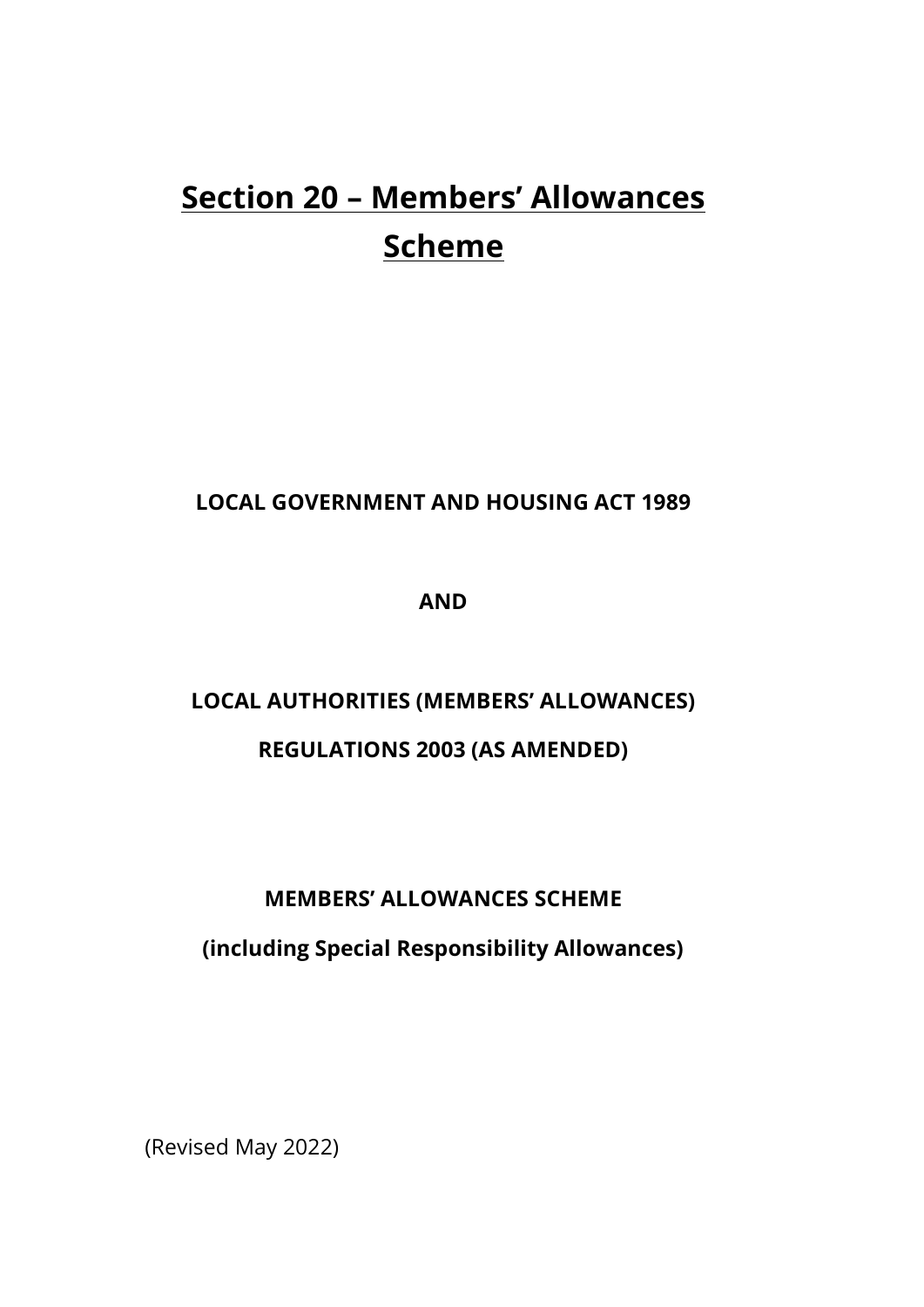## **20.1 Introduction**

- 20.1.1 This scheme is made by East Hertfordshire Council ("the Council") pursuant to the Local Authorities (Members' Allowances) (England) Regulations 2003. It was approved by the Council on 11 May 2022 after consideration of the recommendations from the Independent Remuneration Panel.
- 20.1.2 The Scheme will apply for the civic year from the next day after the meeting of the Council to the date of the next annual meeting of the Council, unless the Council decides otherwise.

## **20.2 Basic Allowance**

- 20.2.1 Subject to paragraphs 20.9 and 20.10 below, for each year a basic allowance shall be paid to each Member as set out in Schedule 1 to the scheme.
- 20.2.2 The basic allowance includes incidental costs such as stationery, printing telephone and broadband.
- 20.2.3 The basic allowance is to be paid in equal instalments on the  $15<sup>th</sup>$  day of each month.

## **20.3 Special Responsibility Allowance (SRA)**

- 20.3.1 Subject to paragraphs 20.9 and 20.10 below, for each year a SRA shall be paid to those Members who hold the special responsibilities that are set out in Schedule 1 to the scheme.
- 20.3.2 Members will be restricted to receiving only one SRA (that of the higher value) if they occupy two or more posts which attract SRAs.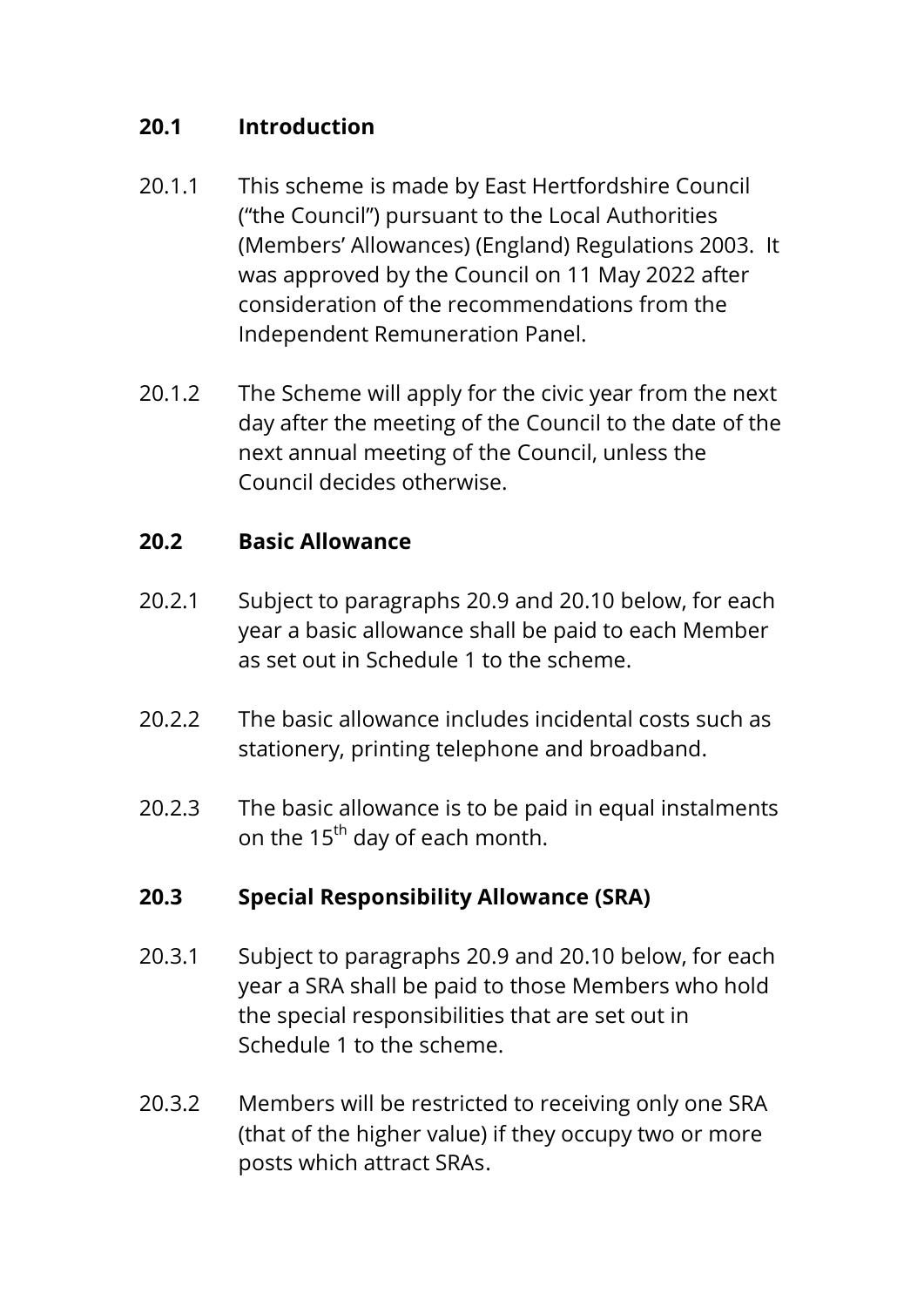20.3.3 The SRA is to be paid in equal instalments on the  $15<sup>th</sup>$ day of each month.

## **20.4 Indexation**

20.4.1 Neither the basic allowance nor the SRAs are index linked.

## **20.5 Travel and Subsistence Allowance**

- 20.5.1 Members may claim travel allowance in respect of their travel to and from the following approved duties:
	- (a) meetings covered by the list of duties referred to in Schedule 2;
	- (b) meetings of outside bodies and organisations to which they have been appointed by the Council as set out in Schedule 3, provided that no other arrangements for payment exist in respect of such bodies to which the Authority makes appointments or nominations; and
	- (c) meetings with the Chief Executive, Deputy Chief Executive and/or Heads of Service/Service Managers, subject to such meetings having been pre-arranged and not relating specifically to a Member's ward work or activities.
- 20.5.2 Travel allowances in connection with attendance at approved duties may be claimed, subject to the following: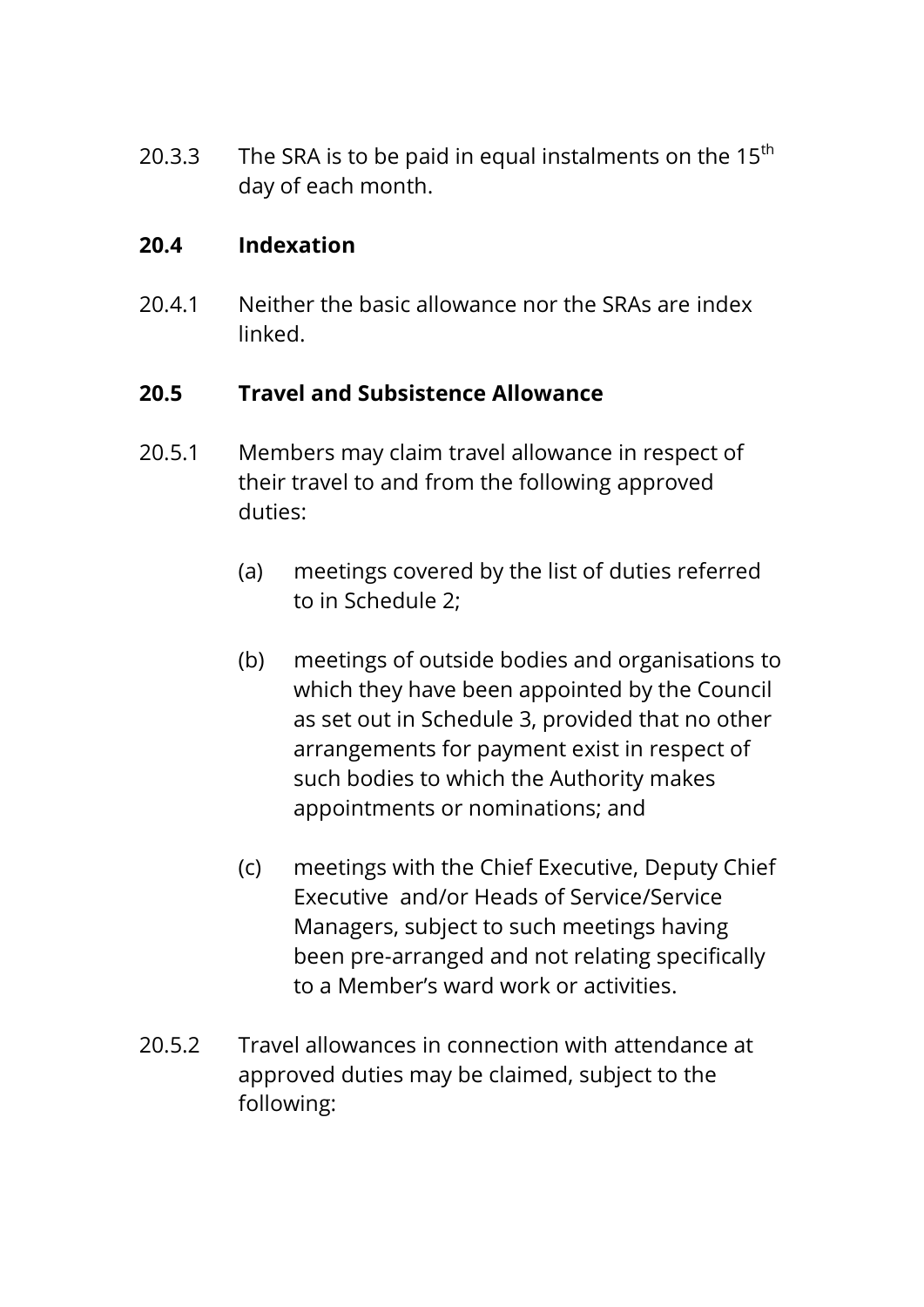- (a) the claim must be for actual mileage incurred/actual public transport used; and
- (b) the base for starting and finishing all journeys will normally be regarded as the member's home address, provided that the home address is within the District or an adjacent District/Borough.
- 20.5.3 Subsistence allowances in connection with attendance at approved duties may be claimed, subject to the following. Members are able to claim subsistence allowances where they are prevented by official duties from taking a meal at home or other place where normally taken. Claims will not be permitted where refreshment has been provided by the meeting organiser.
- 20.5.4 VAT receipts for the purchase of fuel must be provided with all claims for travel expenses. Receipts must be provided for all subsistence/hotel accommodation/public transport claims and for any expenditure incurred on parking fees when using a vehicle on an approved duty.
- 20.5.5 Details of the rates of travel and subsistence allowances are set out in Schedule 1. The rates are index linked to the rates payable to officers.

#### **20.6 Child Care and Dependant Carers' Allowance**

20.6.1 Contribution towards costs incurred for the provision of care may be claimed, at the rates set out in Schedule 1, in respect of care costs incurred due to attendance at approved duties. Claims are subject to the following.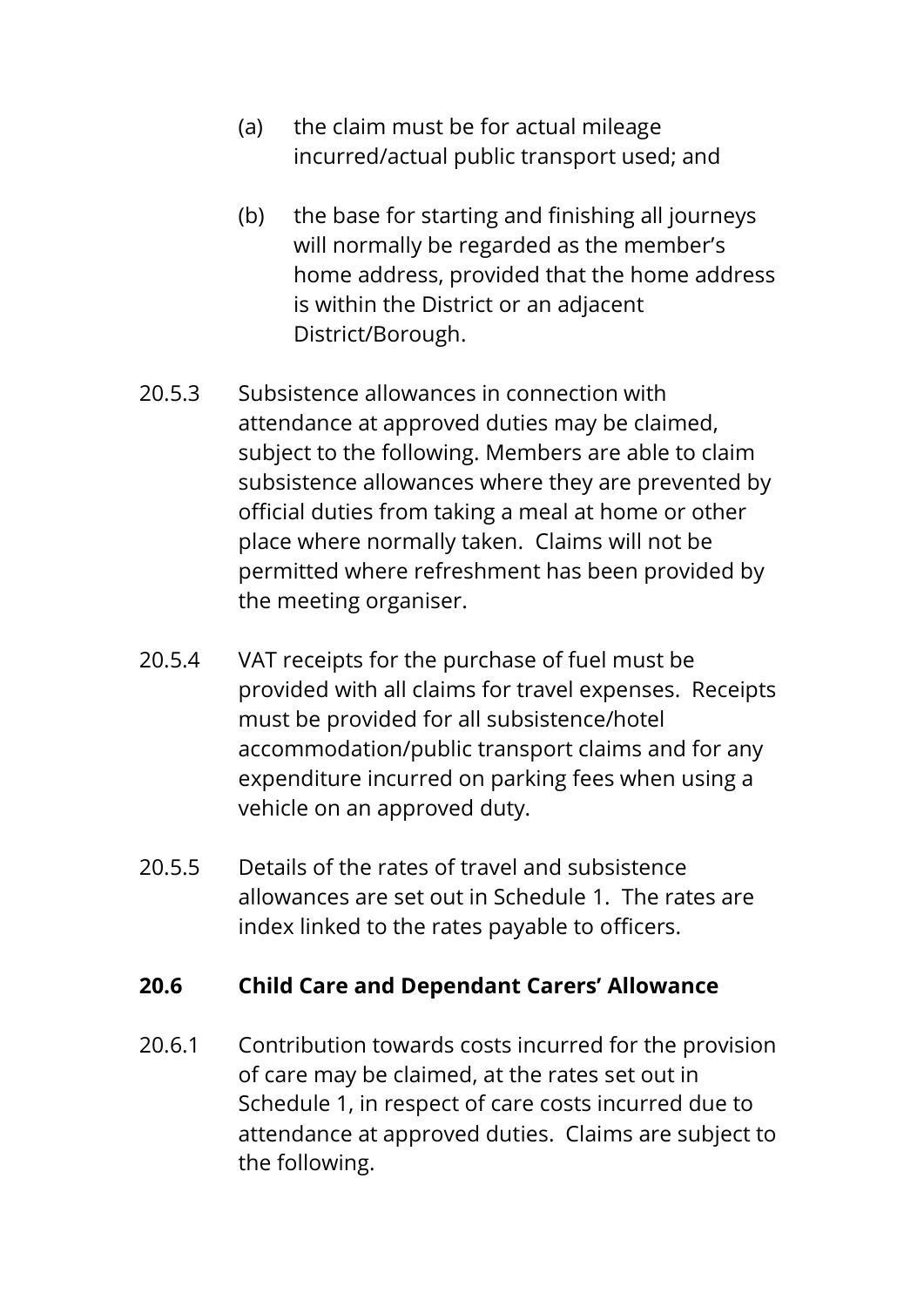- 20.6.2 The principle of providing the allowance is to allow members who are carers to undertake their duties and to allow others who might otherwise be deterred from Council membership by virtue of caring responsibilities to consider standing for election. Contributions in 20.6.1 above will be paid towards care in respect of:
	- (a) children aged 14 or under;
	- (b) a dependant, that is, someone who relies on the member for care (the member's spouse, partner, child, parent, dependant relative or someone who lives in the same household as the member but who is not his or her employee, tenant, lodger or boarder);

In each case, the dependant must normally live with the Member as part of the family and be unable to be left unsupervised. The carer can be any responsible mature person who does not normally live with the claimant as part of the family. The allowance should not be payable in respect of members of the member's immediate and close family.

20.6.3 Receipts must be provided for all carer claims.

## **20.7 Broadband Allowance**

20.7.1 Contribution toward the cost incurred in providing broadband connection is included within the basic allowance.

## **20.8 Pensions**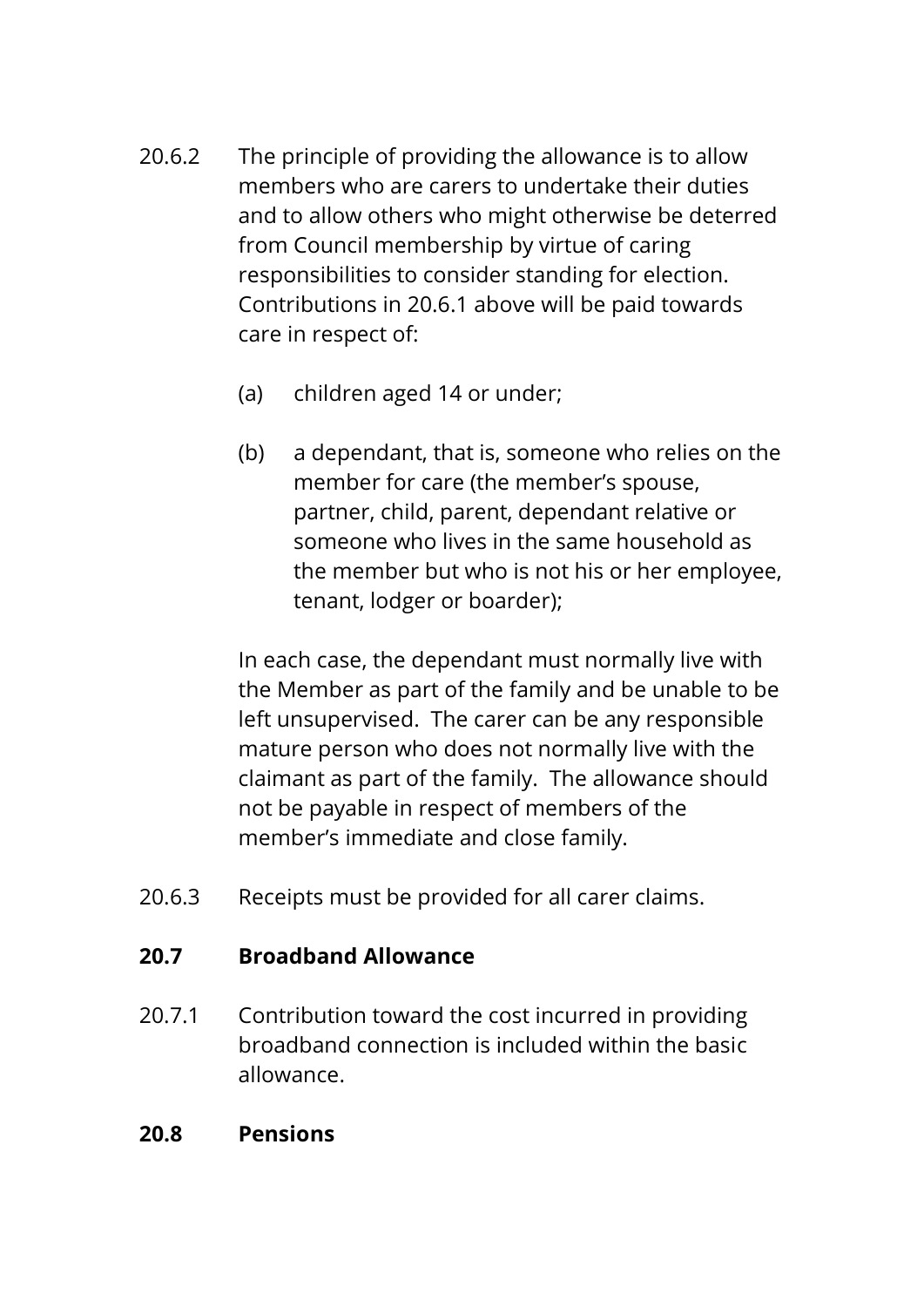20.8.1 No Members be admitted to the Local Government Pension Scheme.

## **20.9 Renunciation**

20.9.1 A Member may by notice in writing given to the Head of Legal and Democratic Services elect to forego any part of their entitlement to an allowance under this scheme.

## **20.10 Part Year Entitlements**

- 20.10.1 Where a Member's term of office begins or ends, or the holding of a special responsibility begins or ends, part way in the year, then the entitlement to any allowances due to a Member will be in the same proportion as the number of days served in the year.
- 20.10.2 When an amendment to this scheme changes the amount to which a Member is entitled, then the existing rates are payable ending with the day before the amendment takes effect.
- 20.10.3 The s151 Officer be authorised to determine allowance entitlements in circumstances where:
	- (a) the scheme of allowances is amended at any time throughout the year;
	- (b) an individual ceases to be a Member, or an individual is elected to the office of Councillor of East Hertfordshire Council;
	- (c) in the event that a new chairmanship of a Committee or Panel is created the s151 Officer be authorised to determine the allowance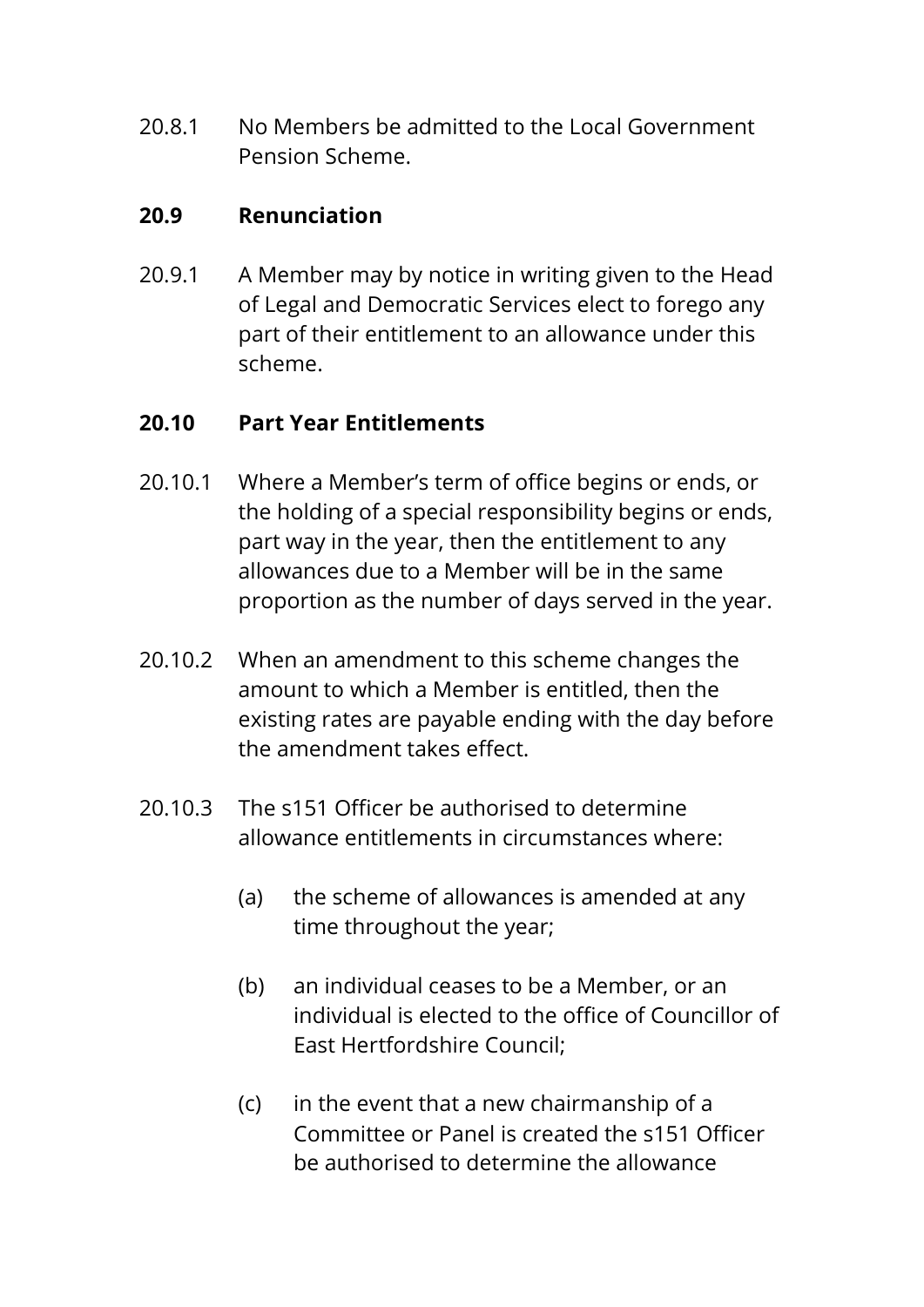entitlement by reference to the lowest relevant comparable allowance until review by the Panel.

## **20.11 Claims**

- 20.11.1 Claims should be made using method prescribed by the Council, on a monthly basis. Claims submitted by the fifth day of the month will be processed for payment on the 15<sup>th</sup> day of that month. Claims received after the  $5<sup>th</sup>$  day will be processed for payment in the following month.
- 20.11.2 Receipts as described in paragraphs 20.5.4 and 20.6.3 above, must accompany each claim.
- 20.11.3 In accordance with the Council's Financial Regulations, claims for duties performed more than three months ago are not permitted.

## **20.12 Record of Allowances**

- 20.12.1 The Head of Human Resources and Organisational Development shall keep a record of all payments made to all Members in accordance with the scheme and the requirements of the Local Authorities (Members' Allowances) (England) Regulations 2003. Such records shall be available for public inspection free of charge at all reasonable times during usual office hours.
- 20.12.2 The Head of Legal and Democratic Services will issue the required notice under the Regulations providing summary information on the payments made under the scheme each year.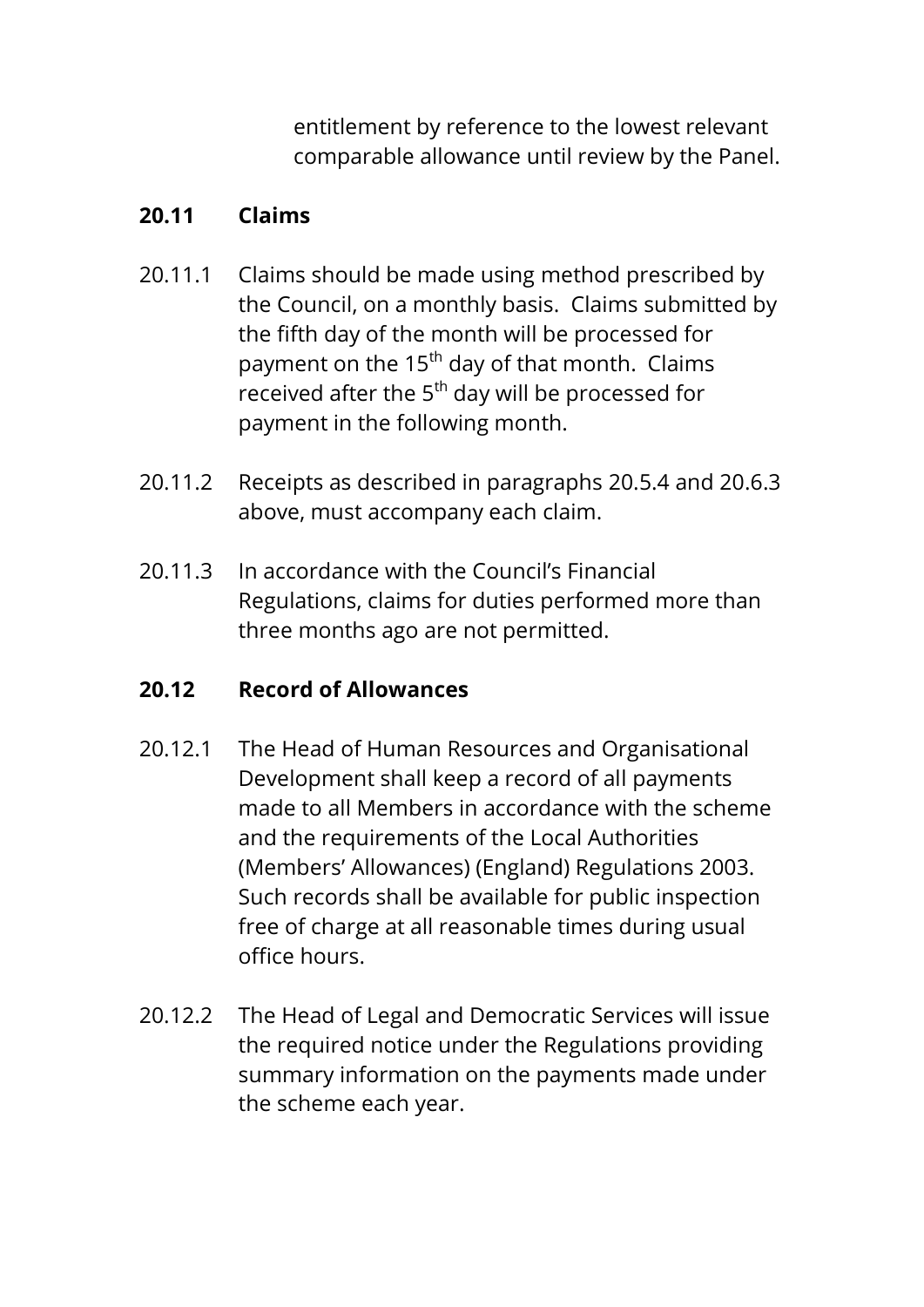#### SCHEDULE 1

|                                                | £         |
|------------------------------------------------|-----------|
|                                                |           |
| Basic Allowance:                               | 5,428.79  |
|                                                |           |
| Civic Allowances:                              |           |
| Chairman                                       | 6,500     |
| Vice Chairman                                  | 1,450     |
|                                                |           |
| Special Responsibility Allowances:             |           |
| Leader of the Council                          | 19,767    |
| Deputy Leader                                  | 12,225.96 |
| <b>Executive Member</b>                        | 9,780.96  |
| Committee Chairman (Development<br>Management) | 7,336     |
| Committee Chairman (Licensing)                 | 6,051     |
| Committee Chairman (Human Resources)           | 4,842     |
| Committee Chairman (Overview and<br>Scrutiny)  | 6,464.04  |
| Committee Chairman (Audit and<br>Governance)   | 6,646.04  |
| Committee Chairman (Standards)                 | 2,421     |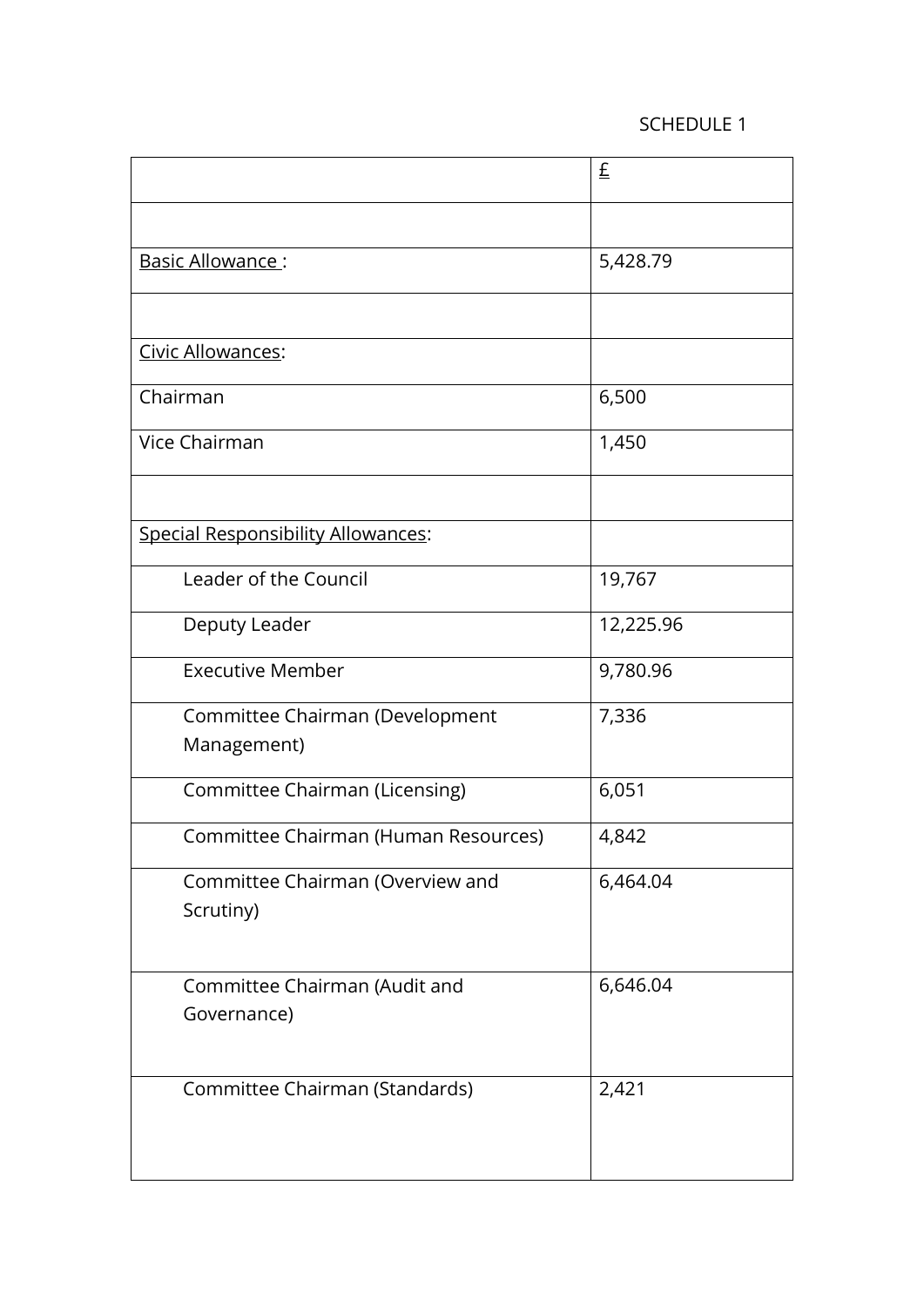| Committee Vice Chairman (Development           | 2,200              |
|------------------------------------------------|--------------------|
| Management)                                    |                    |
|                                                |                    |
| Leader of a minority political group           | A factor of 0.1 of |
|                                                | the Basic          |
|                                                | Allowance          |
|                                                | multiplied by the  |
|                                                | number of          |
|                                                | members            |
|                                                |                    |
| Mileage allowance:                             |                    |
| Motor vehicles (incl. motor cycles)            | £0.45 per mile     |
|                                                | for the first      |
|                                                | 10,000 miles of a  |
|                                                | (return) journey   |
| Electric vehicle                               | £0.04 per mile     |
|                                                |                    |
| <b>Bicycles</b>                                | £0.20 per mile     |
|                                                |                    |
| Public Transport:                              | Reimbursement      |
|                                                | of actual cost or  |
| (including the use of taxis for short journeys | ordinary           |
| where public transport is not convenient)      | standard fare,     |
|                                                | whichever is the   |
|                                                | lesser, upon       |
|                                                | production of a    |
|                                                | receipt            |
|                                                |                    |
| Carer's Allowance - Dependent care:            | Maximum of £25     |
|                                                | per hour           |
| Childcare Allowance                            | Maximum of         |
|                                                | £12.50 per hour    |
|                                                |                    |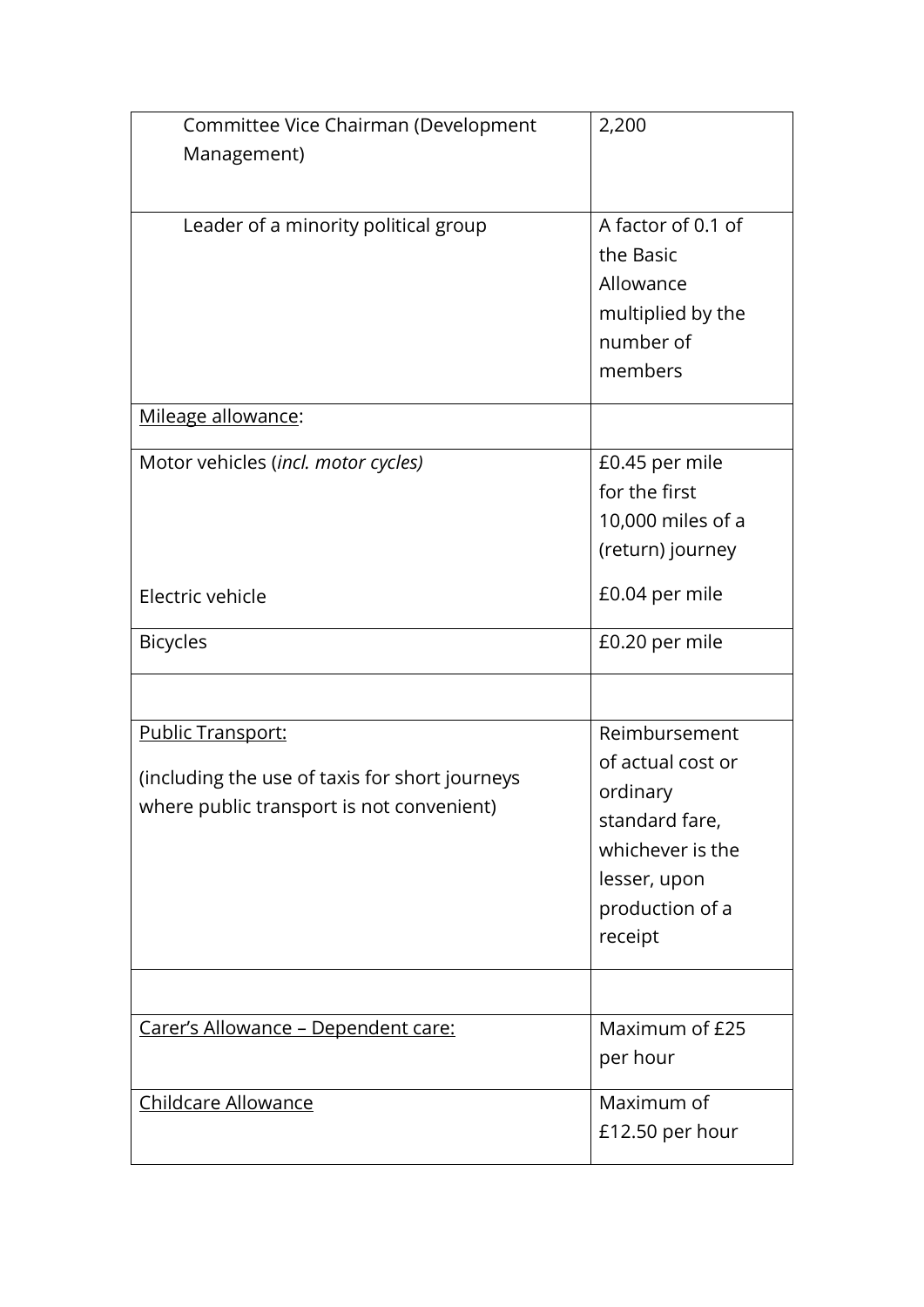| Subsistence Allowance in the case of an                      |        |  |
|--------------------------------------------------------------|--------|--|
| absence from the member's normal base, not                   |        |  |
| involving an absence overnight from the usual                |        |  |
| place of residence:                                          |        |  |
|                                                              |        |  |
| of more than 4 hours before 11 am                            | £7.21  |  |
| Breakfast*                                                   |        |  |
| of more than 4 hours, including the                          | £9.95  |  |
| period between noon and 2.30 pm                              |        |  |
| Lunch*                                                       |        |  |
| of more than 4 hours ending after 7 pm                       | £15.20 |  |
| Evening Meal*                                                |        |  |
| * Not claimable where refreshments have been provided at the |        |  |
| meeting/event attended.                                      |        |  |
|                                                              |        |  |
|                                                              |        |  |
| Subsistence Allowance in the case of an                      |        |  |
| absence involving an absence overnight from                  |        |  |
| the usual place of residence:                                |        |  |
| The actual cost of the most cost effective                   |        |  |
|                                                              |        |  |
| overnight accommodation and where                            |        |  |
| meals are not included, subsistence                          |        |  |
| allowance as detailed above.                                 |        |  |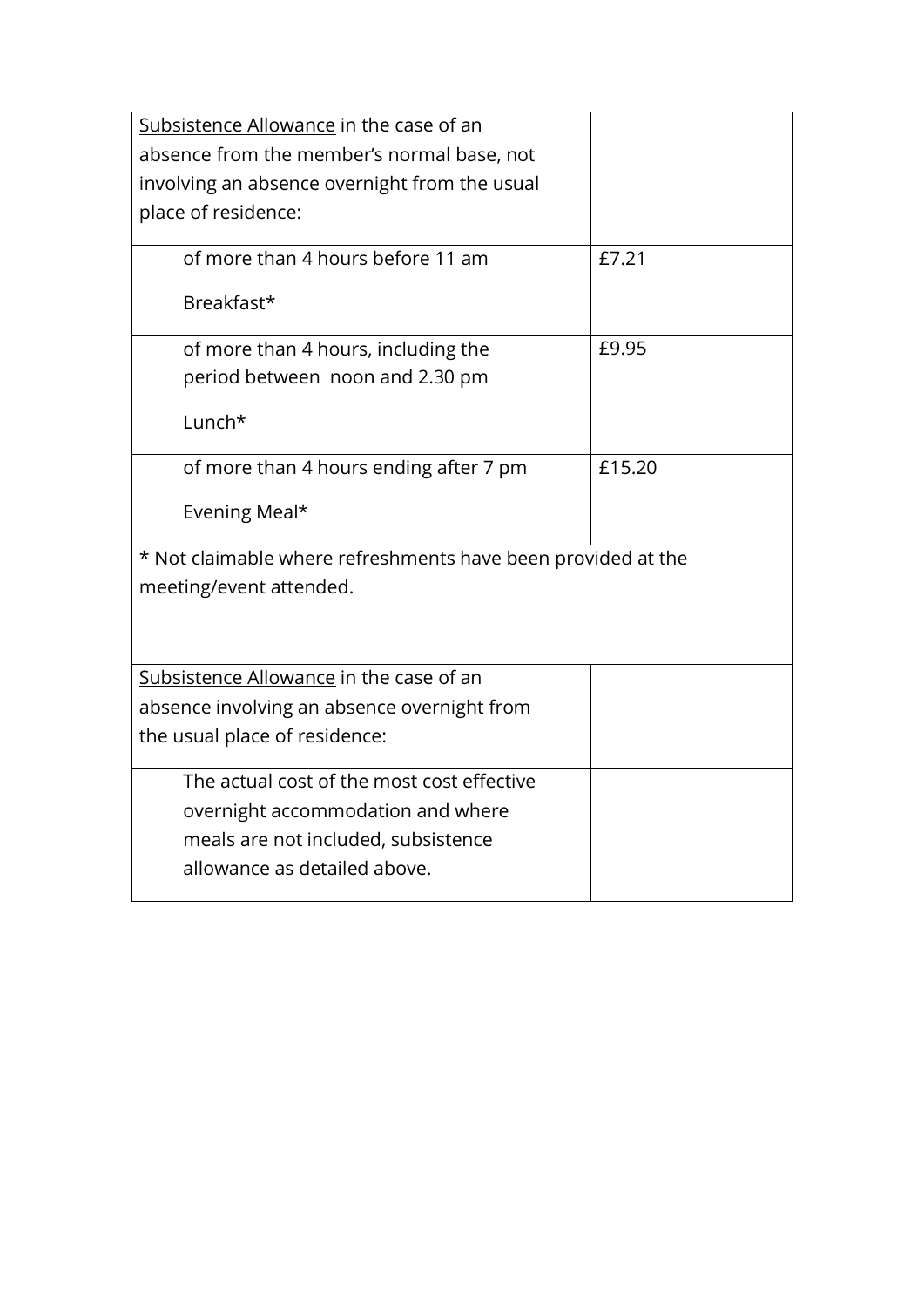## APPROVED DUTIES

- 1. The following shall be recognised as approved duties:
	- attendance at meetings of the Council, the Executive, a Committee, Sub-Committee, Panel, Working Party or Task and Finish Group of the Authority;
	- attendance at any other meeting which has both been authorised by the Authority (Executive, Scrutiny or Regulatory Committee) and to which representatives of more than one political group have been invited;
	- the attendance at a meeting of a Local Authority Association of which the Council is a Member;
	- carrying out any other duty connected with the Authority's functions approved by the Council (Executive);
	- the following conferences, approved for the purposes of Section 175 of the Local Government Act 1972:
		- i. Local Government Association
		- ii. Chartered Institute of Housing Housing Conference
		- iii. Royal Town Planning Institute Summer School
	- any other conference not mentioned above, or a training course or seminar shall be considered as an approved duty provided that such attendance